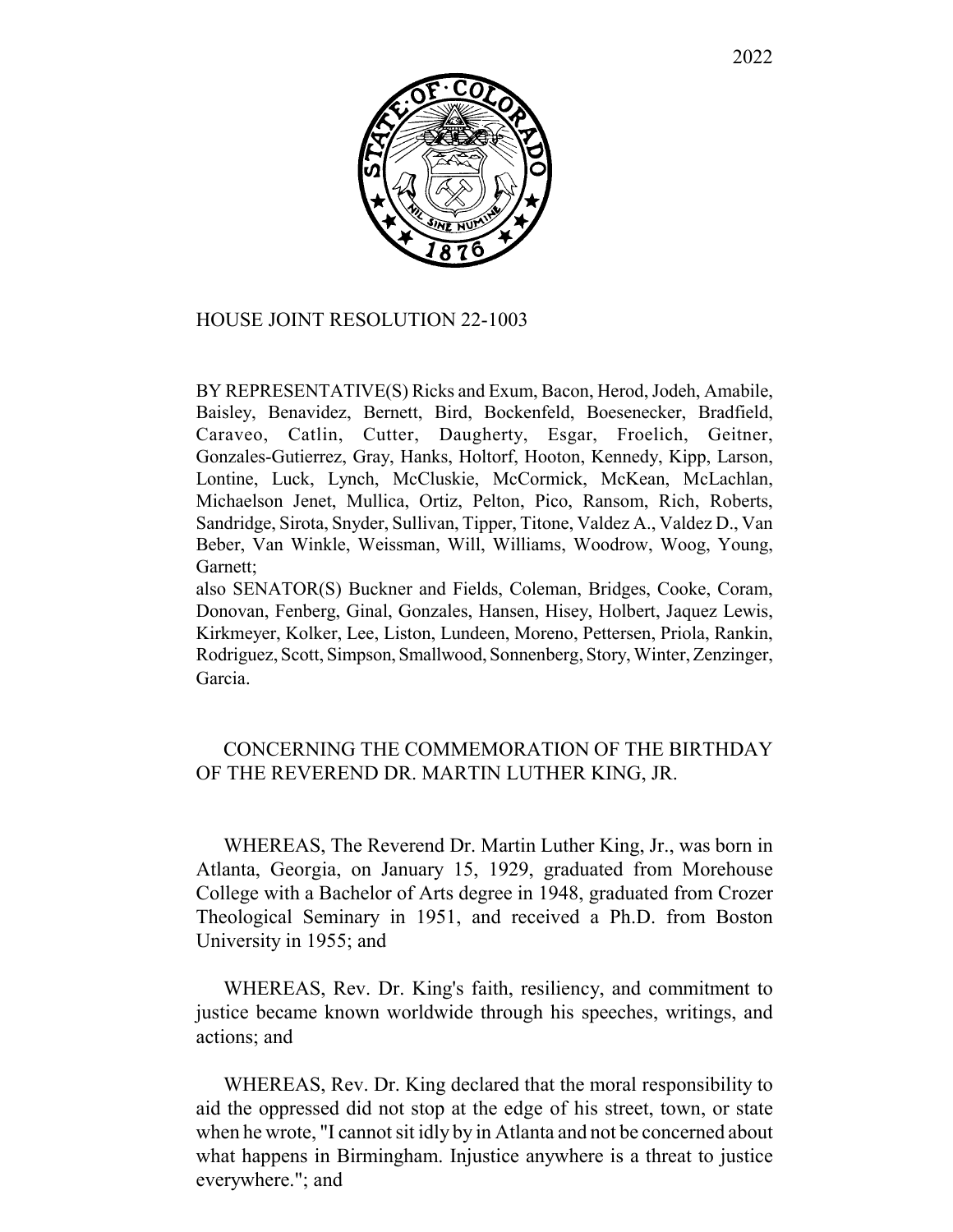WHEREAS, Rev. Dr. King withstood attacks on his home and family, among numerous other threats and setbacks, standing firm in his conviction that although the arc of the moral universe is long, it bends towards justice; and

WHEREAS, Rev. Dr. King led the Montgomery bus boycott, a 13-month protest beginning in 1955, against the segregated city bus lines; and

WHEREAS, The Montgomery bus boycott led to the integration of the Montgomery city bus system and is widely credited as the beginning of the civil rights movement in America; and

WHEREAS, In 1957, Rev. Dr. King was elected president of the Southern Christian Leadership Conference, an organization formed to provide leadership for the burgeoning civil rights movement; and

WHEREAS, Between 1957 and 1968, Rev. Dr. King spoke more than 2,500 times, wrote 5 books as well as numerous articles, led protests, helped register African American voters, was arrested more than 20 times, was awarded 5 honorary degrees, was named Man of the Year by Time magazine, and became the symbolic leader of the African American community as well as a world figure; and

WHEREAS, On August 28, 1963, Rev. Dr. King directed the March on Washington, wherein more than 200,000 Americans gathered in the name of equality and civil rights and which culminated in Rev. Dr. King's historic "I Have a Dream" speech; and

WHEREAS, The leadership of Rev. Dr. King was instrumental in bringing about landmark legislation, such as the "Civil Rights Act of 1964", which prohibited segregation in public accommodations and facilities and banned discrimination based on race, color, or national origin, and the "Voting Rights Act of 1965", which eliminated remaining legal barriers to voting for disenfranchised African American voters; and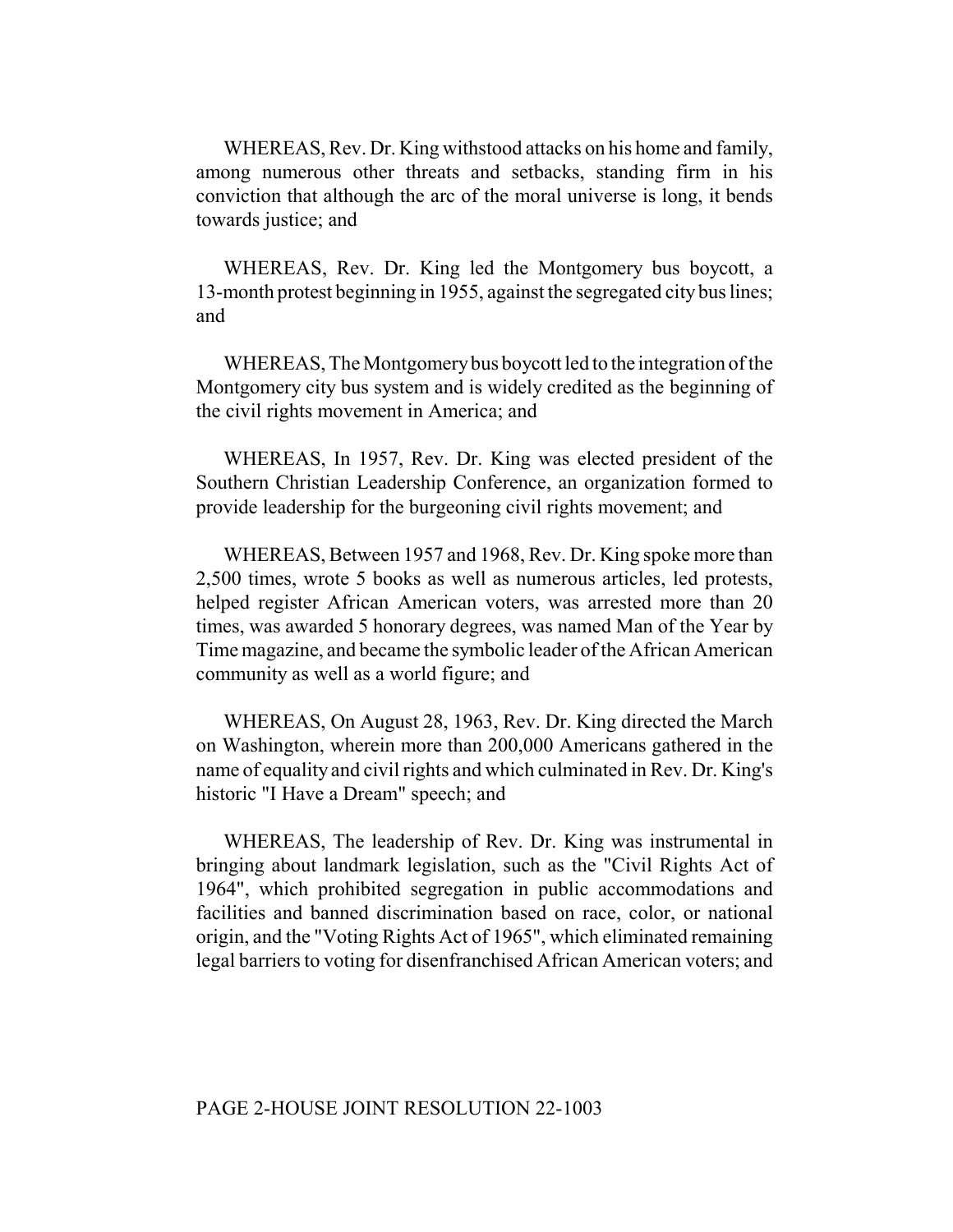WHEREAS, In 1964, Rev. Dr. King was awarded the Nobel Peace Prize for his tireless and selfless work in the pursuit of justice for African Americans and other oppressed people in America; and

WHEREAS, Rev. Dr. King's 13 years of nonviolent leadership ended abruptly and tragically when, on April 4, 1968, he was assassinated while standing on the balcony of the Lorraine Motel in Memphis, Tennessee; and

WHEREAS, Rev. Dr. King's life and work continue to echo in our lives as we strive to reach the lofty goal he set when he said, "Let us all hope that the dark clouds of racial prejudice will soon pass away and the deep fog of misunderstanding will be lifted from our fear-drenched communities, and in some not too distant tomorrow the radiant stars of love and brotherhood will shine over our great nation with all their scintillating beauty."; and

WHEREAS, The celebration of Martin Luther King, Jr. Day in Colorado was championed by Representative Wilma Webb, who sponsored the legislation creating the holiday, and on April 4, 1985, Colorado Governor Dick Lamm signed the bill into law; and

WHEREAS, Colorado's enactment of the holiday and the annual Marade -- a merging of the words "march" and "parade" -- predated the federal holiday designation, and the first celebration in Colorado was on January 20, 1986; and

WHEREAS, Rev. Dr. King's birthday is a federal holiday in the United States and a state holiday in the state of Colorado, which is celebrated each year on the third Monday in January; and

WHEREAS, On Monday, January 17, 2022, we celebrate the 36th anniversary of Rev. Dr. King's holiday; now, therefore,